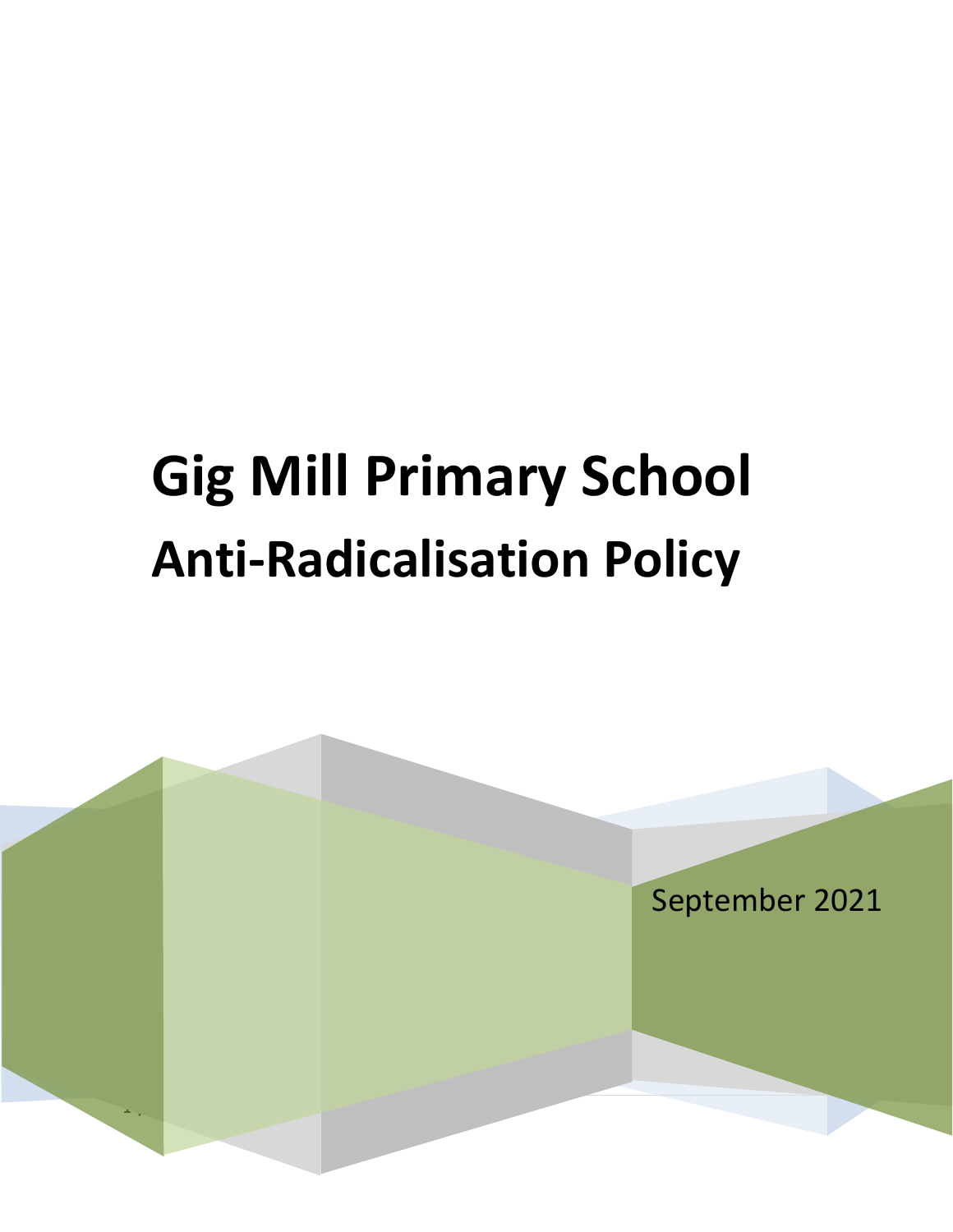Gig Mill Primary School is fully committed to safeguarding and promoting the welfare of all its pupils. As a school we recognise that safeguarding against radicalisation is no different from safeguarding against any other vulnerability*.* At Gig Mill Primary School all staff are expected to uphold and promote the fundamental principles of British values, including democracy, the rule of law, individual liberty and mutual respect, and tolerance of those with different faiths and beliefs. Our schools ethos and values of respect, honesty, equality, creativity, perseverance and collaboration influence all we do in school.

### **LINKS TO OTHER POLICIES**

The Gig Mill Primary School Anti-Radicalisation policy statement links to the following policies:

- Child Protection and Safeguarding
- **Public Sector Equality Duty information**

## **AIMS AND PRINCIPLES**

The main aims of this policy statement are to ensure that staff are fully engaged in being vigilant about radicalisation; that they overcome professional disbelief that such issues will not happen here and ensure that we work alongside other professional bodies and agencies to ensure that our pupils are safe from harm.

The principle objectives are that:

- All governors, teachers, teaching assistants and non-teaching staff will have an understanding of what radicalisation and extremism are and why we need to be vigilant in school.
- All governors, teachers, teaching assistants and non-teaching staff will know what the school policy is on anti-radicalisation and extremism and will follow the policy when issues arise.
- All parents and pupils will know that the school has policies in place to keep pupils safe from harm and that the school regularly reviews its systems to ensure they are appropriate and effective.

## **DEFINITIONS AND INDICATORS**

Radicalisation is defined as the act or process of making a person more radical or favouring of extreme or fundamental changes in political, economic or social conditions, institutions or habits of the mind.

Extremism is defined as the holding of extreme political or religious views.

## **PROCEDURES FOR REFERRALS**

Although serious incidents involving radicalisation have not occurred at Gig Mill Primary School to date, it is important for us to be constantly vigilant and remain fully informed about the issues which affect the region in which we teach. Staff are reminded to suspend any professional disbelief that instances of radicalisation 'could not happen here' and to refer any concerns through the appropriate channels (currently via the Child Protection/ Safeguarding Co-ordinator).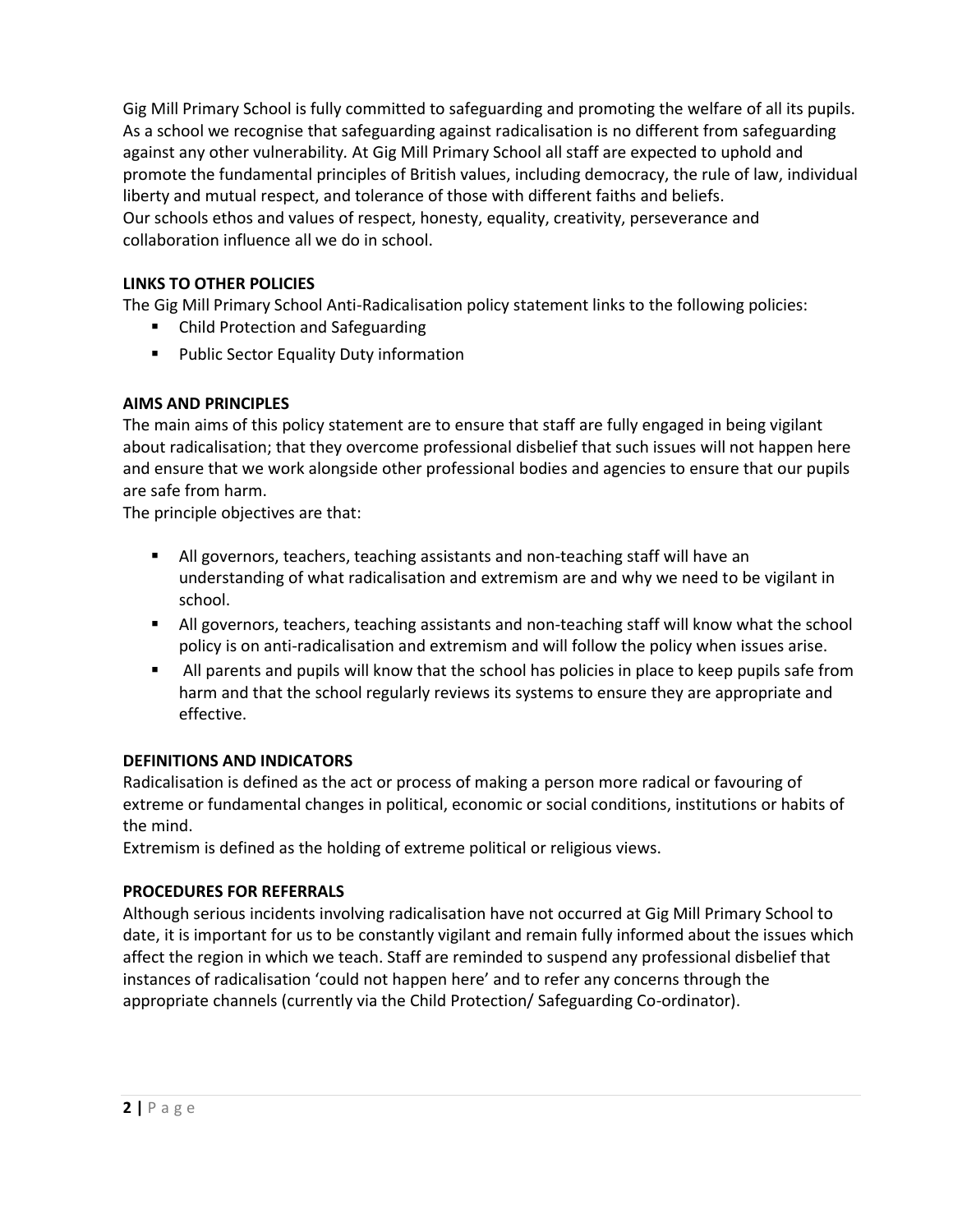#### **THE ROLE OF THE CURRICULUM**

Our curriculum promotes respect, tolerance and diversity. Children are encouraged to share their views and recognise that they are entitled to have their own different beliefs which should not be used to influence others.

Our SMSC (Spiritual, Moral, Social and Cultural), Citizenship and PSHE (Personal, Social and Health Education) provision is embedded across the curriculum, and underpins the ethos of the school.

It is recognised that children with low aspirations are more vulnerable to radicalisation and therefore we strive to equip our pupils with confidence, self-belief, respect and tolerance as well as setting high standards and expectations for themselves.

Children are regularly taught about how to stay safe when using the Internet and are encouraged to recognise that people are not always who they say they are online. They are taught to seek adult help if they are upset or concerned about anything they read or see on the Internet.

#### **STAFF TRAINING**

Through INSET opportunities in school, we will ensure that our staff are fully aware of the threats, risks and vulnerabilities that are linked to radicalisation; are aware of the process of radicalisation and how this might be identified early on.

#### **POLICY REVIEW**

The Anti-Radicalisation policy statement will be reviewed annually as part of the overall Child Protection and Safeguarding Policy review.